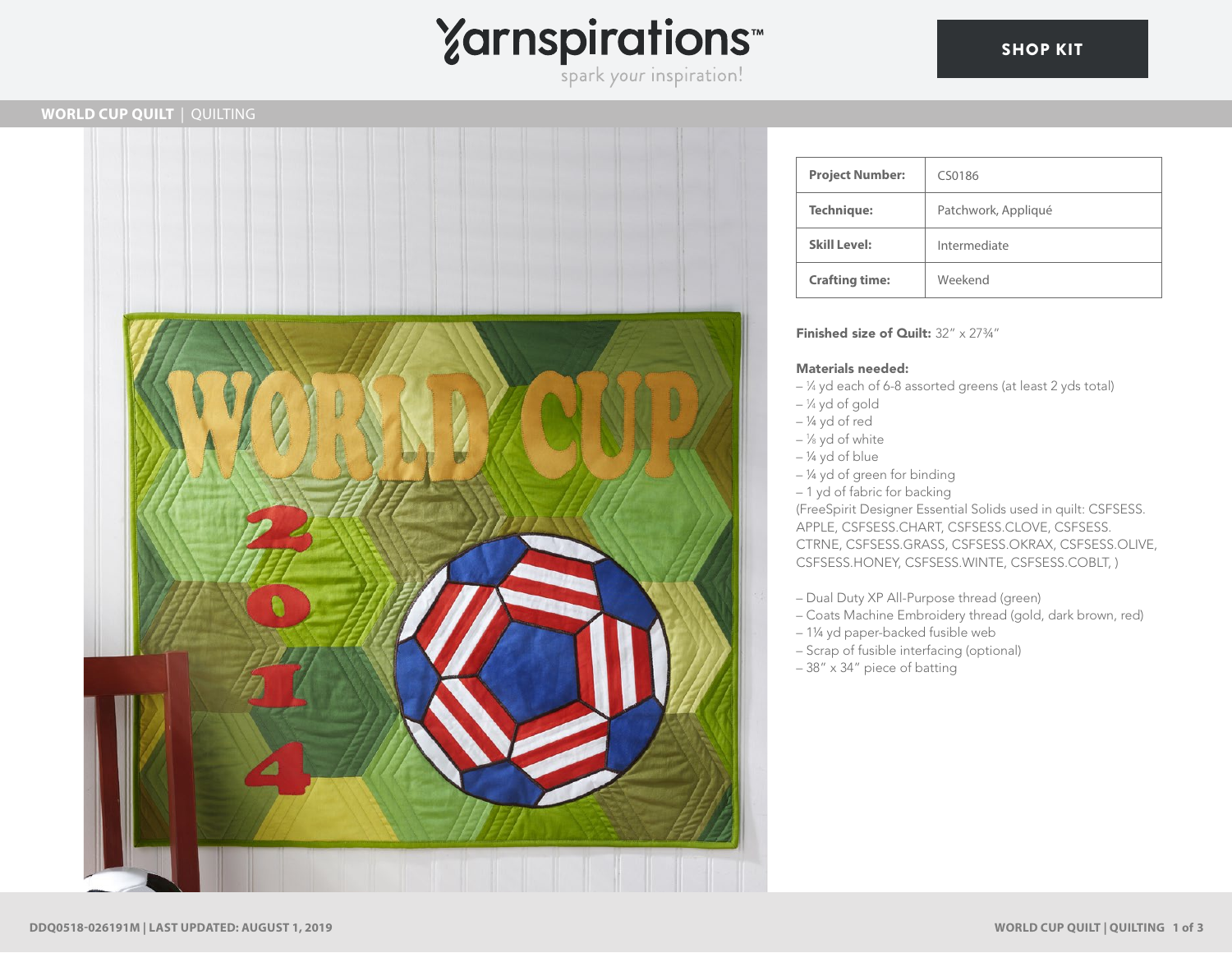

spark your inspiration!

## **WORLD CUP QUILT** | QUILTING

### **Cutting**

From the assorted greens, cut a total of: 18 hexagons (pattern A) 4 half hexagons (pattern B) 6 half diamonds (pattern C) 2 quarter diamonds (pattern D) 2 quarter diamonds reversed (pattern D reversed)

# From the red solid, cut:

3 strips, 1¼" x width of fabric

Reserve the remaining fabric for appliqués.

From the white solid, cut: 2 strips, 1¼" x width of fabric

Reserve the remaining fabric for appliqués.

### From the binding fabric, cut:

3 strips, 2" x width of fabric (If fabric runs narrow, may need 4 strips.)

TIP: Cut extra hexagons (pattern pieces A-D) for flexibility in arranging the colors for the background.

### Preparing the Appliqués

1. Trace the appliqué shapes onto the paper side of the fusible web, grouping the shapes by color. The letters will be gold; the numerals, red; patterns E and F, blue; pattern G,white; and pattern H, striped. Note that the patterns are reversed so they will appear right-reading on the finished quilt.

TIP: We've included all the numerals from 0-9 so that you can change the date on your quilt. You can also cut the soccer ball's patches from other colors to personalize the quilt for a favorite team.

2. Roughly trim around each color group of shapes. Set aside the H shapes. Following the manufacturer's instructions, fuse the remaining shapes onto the wrong side of the corresponding fabrics.

3. Cut out each shape, following the traced lines exactly.

4. Sew the red and white strips together, alternating the colors, with red strips on the edges of the strip set. Press the seam allowances open.

**5.** Position the H shapes on the wrong side of the strip set, centering each on the strip set so the stripes are evenly distributed as indicated on the pattern. Fuse and cut out the shapes.

**6.** Remove the paper backing from each shape.

Seam allowances are ¼". Press seams open to produce a flatter background for the appliqué.

### **Instructions**

1. Arrange the green pieces on a design wall or flat surface to achieve a pleasingly random mix of colors. Sew the hexagons and half-hexagons together in vertical rows. Join the rows to make the quilt top. Add the half- and quarterdiamonds along the edges to square the quilt top.



TIP: Each hexagon has four bias edges and two that lie on the straight grain of the fabric. Keep the straight-grain edges parallel to the outer edges of the quilt, and be careful not to stretch the bias edges as you assemble the hexagons.